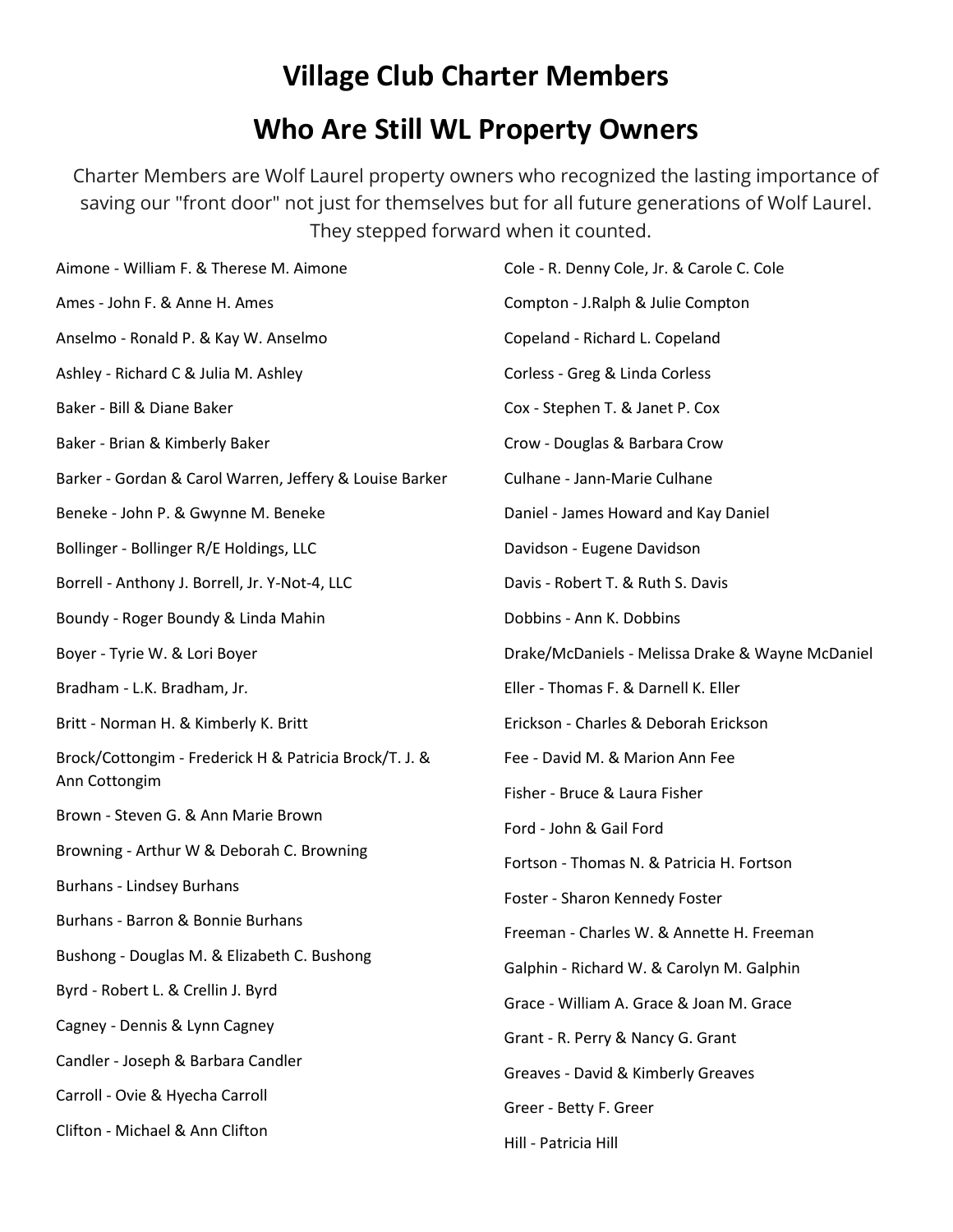# **Village Club Charter Members**

#### **Who Are Still WL Property Owners**

Charter Members are Wolf Laurel property owners who recognized the lasting importance of saving our "front door" not just for themselves but for all future generations of Wolf Laurel. They stepped forward when it counted.

| Hill - Harriet T. & James T. Hill, Jr.        | Matthews - Lynn & Brenda Matthews                  |
|-----------------------------------------------|----------------------------------------------------|
| Hill - Randy & Karen B. Hill                  | McCaghren - C. Brent & Elizabeth M. McCaghren      |
| Horney - Joseph D & Tyler J Horney            | McMillian - Steven & MaryLynne McMillian           |
| House - Michael House                         | McNair/Crooks - Norma McNair & Virginia Crooks     |
| Howard - Michael F. & Leslie J. Howard        | McQueen - Barbara R. McQueen                       |
| Hughes - Robert S. Hughes, Trustee            | Miller - Mark & Sue Miller                         |
| Huntington - James A. & Bonnie R. Huntington  | Mingus - Todd C. & Trina A. Mingus                 |
| Ison - Rev.Dr. Frank H. Ison                  | Monroe - Cameron Monroe Rev Trust                  |
| Jahna - James A. Jahna, Sr.                   | Mullins - Dean & Linda Mullins                     |
| Jenkins - Dwight G & Janie P Jenkins          | Nelson - Clinton A. & Virginia J. Nelson           |
| Jennings - Richard & Barbara Jennings         | Odin/MacDonell - Alto Odin & Walter MacDonell      |
| Jessiman - Scott Jessiman                     | O'Kelley - Ralphael M Clarke & Charles F. O'Kelley |
| JML, LLC - JML, LLC-M. H. Pitner, Ttee        | O'Neal - Solon F. & Sherrill B. O'Neal             |
| Johnson - Warren & Catherine Johnson          | Ouzts - Steven W. & Cynthia H. Ouzts               |
| Kaney - T. Michael & Jana D. Kaney            | Owens - Lester J. & Alice W. Owens                 |
| Kattman - John & Linda Katttman               | Parker - David G. & Susanne Parker                 |
| Kelly - Red Whiskey Farms, LLC                | Parker - Lloyd T. & Susan T. Parker                |
| LaForge - Richard W. & Brenda A. LaForge      | Parks - Frances & Russell O. Parks                 |
| Lee - James M. & Wendy A. Lee                 | Parks - Stephen (Randy) & Linda Parks              |
| Leicester - Andrew Leicester                  | Patrick - Gary & Lori Patrick                      |
| Linkenauger - James E. & Linda S. Linkenauger | Perritt - Suzanne C. Perritt                       |
| Lucey - Stephen & Stacey Lucey                | Phelan - John W. & Rebecca B. Phelan               |
| Mace - Edward J. & Nadine F. Mace             | Poker Mtn, LLC                                     |
| MacLean - Patricia M. & Campbell S. MacLean   | Popham - Roger Popham                              |
| Martin - J. Kirk & Vicki R. Martin            | Potts - Charles F. Potts & Jackie M. Potts         |
| Mathis - Donald & Sheri Mathis                | Prescott - William E. Prescott                     |